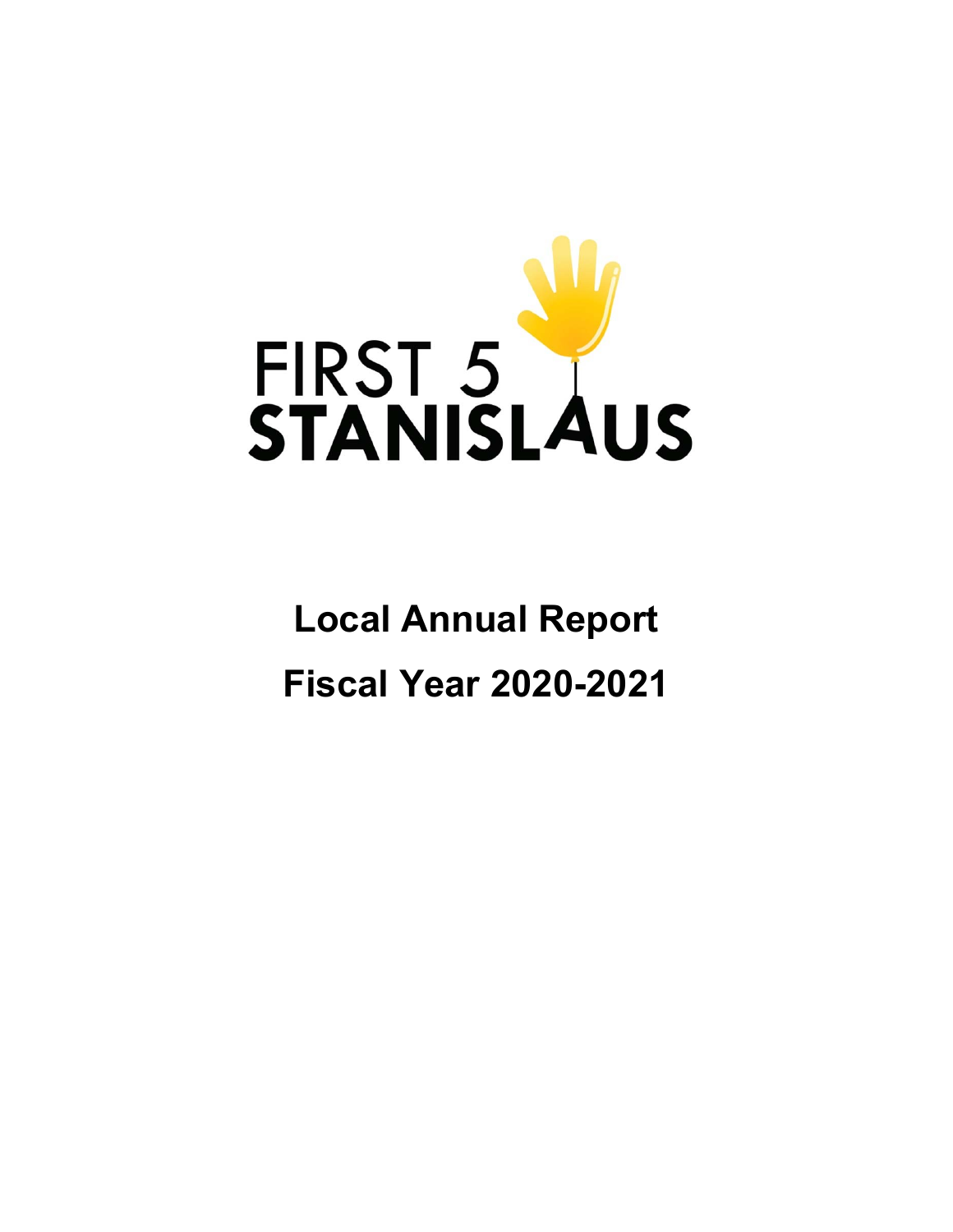

## Annual Report AR-1

Stanislaus Revenue and Expenditure Summary

July 1, 2020 - June 30, 2021

### Revenue Detail

| Category                                                                                                                                                                                                                                                                                                                                                                                                                                                    | Amount      |  |
|-------------------------------------------------------------------------------------------------------------------------------------------------------------------------------------------------------------------------------------------------------------------------------------------------------------------------------------------------------------------------------------------------------------------------------------------------------------|-------------|--|
| <b>Tobacco Tax Funds</b>                                                                                                                                                                                                                                                                                                                                                                                                                                    | \$5,252,998 |  |
| First 5 IMPACT 2020 Funds                                                                                                                                                                                                                                                                                                                                                                                                                                   | \$3,987     |  |
| <b>Small Population County Augmentation Funds</b>                                                                                                                                                                                                                                                                                                                                                                                                           | \$0         |  |
| <b>DLL Pilot Funds</b>                                                                                                                                                                                                                                                                                                                                                                                                                                      | \$0         |  |
| <b>Other First 5 California Funds</b>                                                                                                                                                                                                                                                                                                                                                                                                                       | \$8,003     |  |
| <b>Other First 5 California Funds Description</b><br>Home Visitation Coordination Grant                                                                                                                                                                                                                                                                                                                                                                     |             |  |
| <b>Other Public Funds</b>                                                                                                                                                                                                                                                                                                                                                                                                                                   | \$0         |  |
| <b>Other Public Funds Description</b>                                                                                                                                                                                                                                                                                                                                                                                                                       |             |  |
| <b>Donations</b>                                                                                                                                                                                                                                                                                                                                                                                                                                            | \$0         |  |
| <b>Revenue From Interest Earned</b>                                                                                                                                                                                                                                                                                                                                                                                                                         | \$20,615    |  |
| <b>Grants</b>                                                                                                                                                                                                                                                                                                                                                                                                                                               | \$340,000   |  |
| <b>Grants Description</b><br>Sunlight Giving Annual Grant and Sunlight Giving Emergency Funding (COVID) Grant                                                                                                                                                                                                                                                                                                                                               |             |  |
| <b>Other Funds</b>                                                                                                                                                                                                                                                                                                                                                                                                                                          | \$36,110    |  |
| <b>Other Funds</b><br>Administrative Services Contract Revenue and miscellaneous rebates. In our financial audit, the revenue line, on the Statement of Revenues,<br>Expenditures, and Changes in Fund Balance - Budget to Actual Governmental Fund, titled Other Revenue totaling \$388,100, combines the<br>following categories from above: Impact \$3,987, Other First 5 Funds - Home Visitation \$8,003, Grants - \$340,000, and Other Funds \$36,110. |             |  |

**Total Revenue \$5,661,713**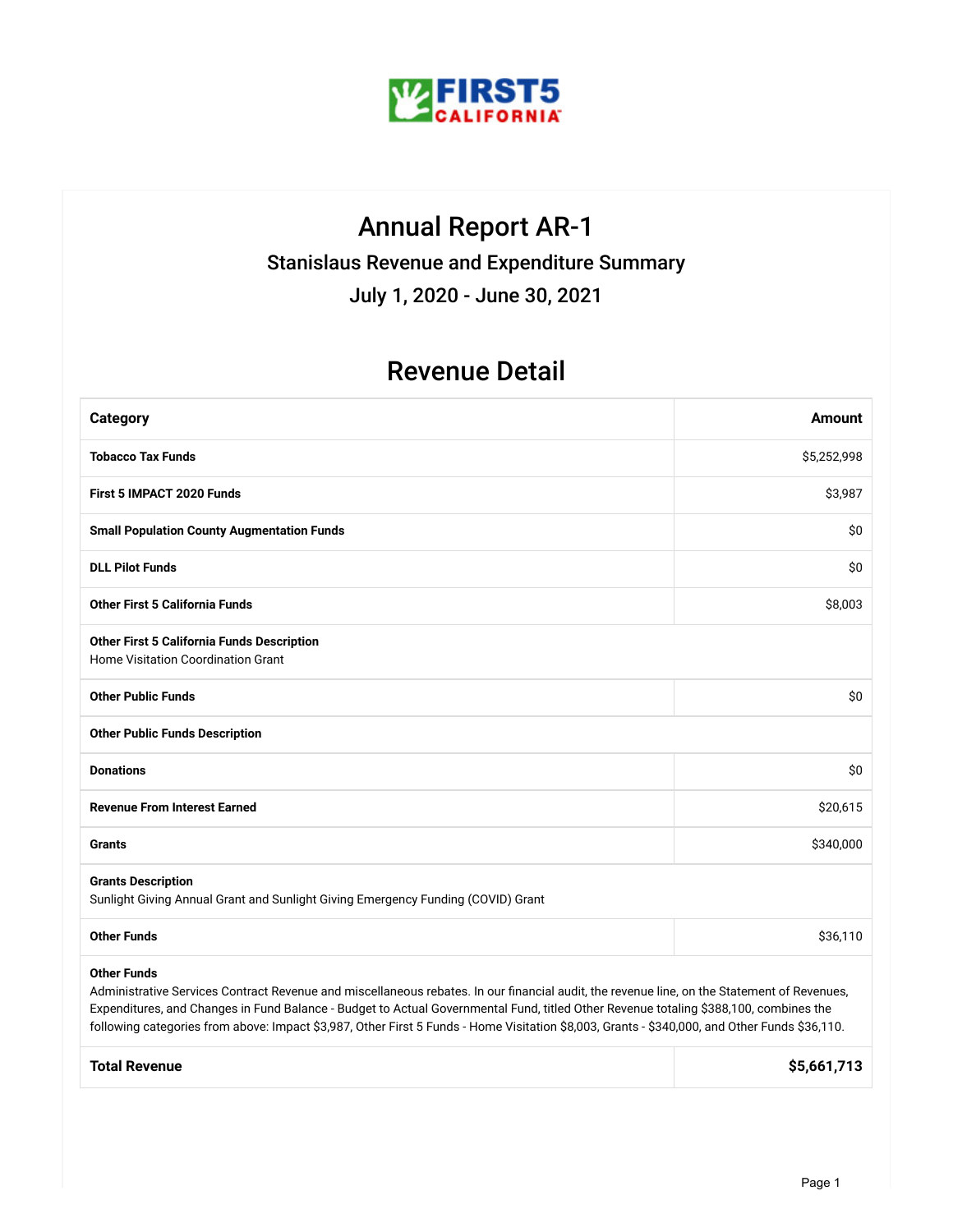## Improved Family Functioning

| <b>Service</b>                   | <b>Grantee</b>                                          | Program(s)                                               | <b>Children</b> | <b>Caregivers</b> | <b>Providers</b> | <b>Amount</b> |
|----------------------------------|---------------------------------------------------------|----------------------------------------------------------|-----------------|-------------------|------------------|---------------|
| <b>General Family</b><br>Support | CBO/Non-Profit                                          | • Core Operating<br>Support                              | 4981            | 5150              | 2596             | \$1,565,267   |
| <b>General Family</b><br>Support | County Office of<br>Education/School<br><b>District</b> | Core Operating<br>$\bullet$<br>Support                   | 2515            | 2241              | 458              | \$498,398     |
| <b>General Family</b><br>Support | First 5 County<br>Commission                            | Not Applicable<br>$\bullet$<br>(Kits for New<br>Paremts) | 0               | 759               | $\Omega$         | \$0           |
|                                  |                                                         |                                                          |                 |                   | <b>Total</b>     | \$2,063,665   |

## Improved Child Development

| <b>Service</b>                            | <b>Grantee</b>               | Program(s)                                                                | Children | <b>Caregivers</b> | <b>Providers</b> | <b>Amount</b> |
|-------------------------------------------|------------------------------|---------------------------------------------------------------------------|----------|-------------------|------------------|---------------|
| <b>Quality Early Learning</b><br>Supports | First 5 County<br>Commission | Not Applicable<br>$\bullet$<br>(Early Care &<br>Education<br>Conferences) | 0        | 0                 | 353              | \$6,382       |
|                                           |                              |                                                                           |          |                   | <b>Total</b>     | \$6,382       |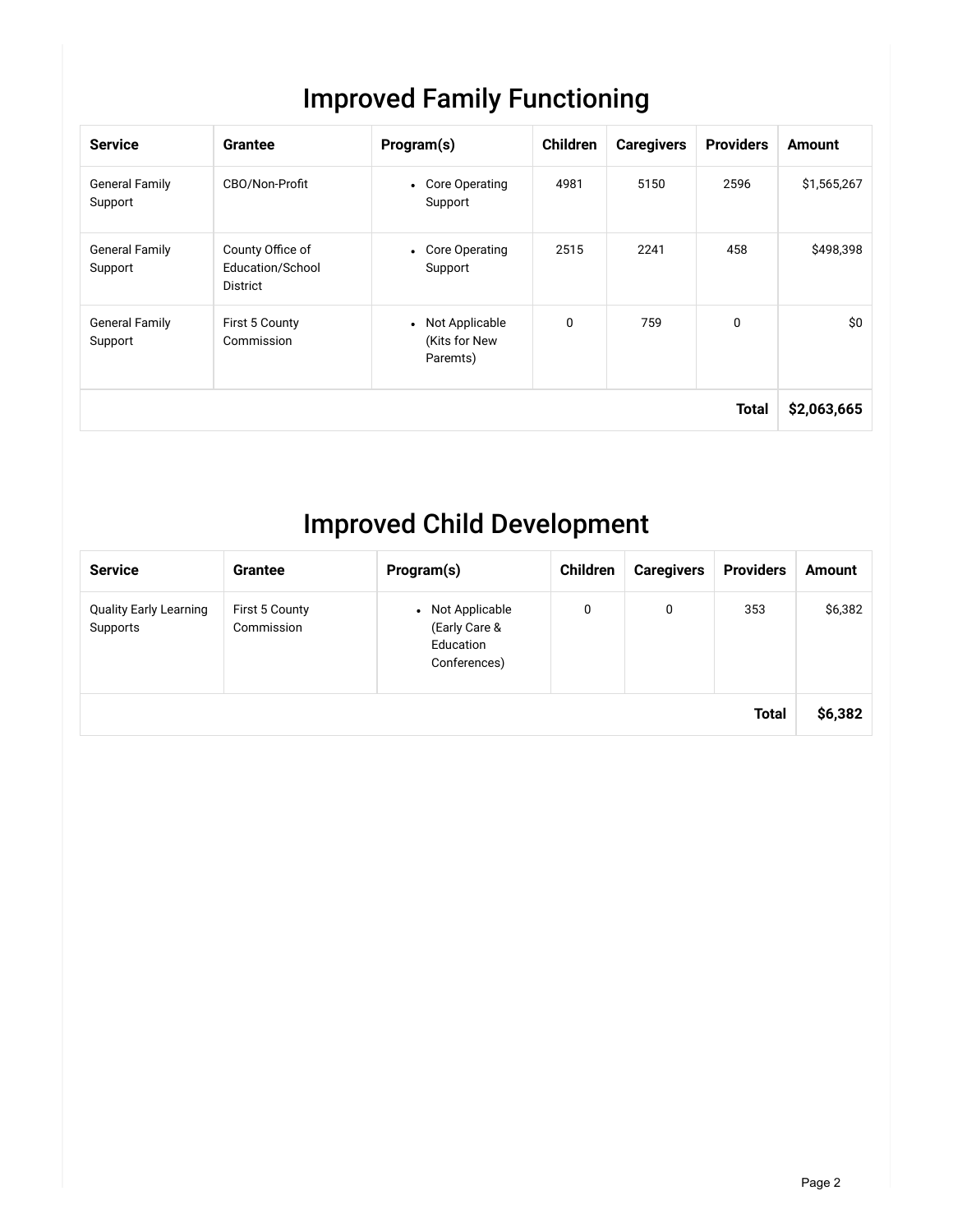# Improved Child Health

| <b>Service</b>                                      | Grantee                                  | Program(s)                                                           | <b>Children</b> | <b>Caregivers</b> | <b>Providers</b> | <b>Unique</b><br><b>Families</b> | <b>Amount</b> |
|-----------------------------------------------------|------------------------------------------|----------------------------------------------------------------------|-----------------|-------------------|------------------|----------------------------------|---------------|
| <b>General Health</b><br>Education and<br>Promotion | County Health &<br><b>Human Services</b> | $\bullet$ Not<br>Applicable<br>(Healthy<br><b>Birth</b><br>Outcomes) | 191             | 190               | 0                | 0                                | \$571,904     |
|                                                     |                                          |                                                                      |                 |                   |                  | <b>Total</b>                     | \$571,904     |

# Improved Systems Of Care

| <b>Service</b>                       | <b>Grantee</b>            | Program(s)                                                             | <b>Amount</b> |
|--------------------------------------|---------------------------|------------------------------------------------------------------------|---------------|
| <b>Systems Building</b>              | First 5 County Commission | • Not Applicable<br>$\theta$                                           | \$369,163     |
| <b>Systems Building</b>              | First 5 County Commission | • Family Resiliency                                                    | \$8,003       |
| <b>Systems Building</b>              | CBO/Non-Profit            | • Not Applicable<br>(Capacity Building for county<br>Cradle to Career) | \$18,654      |
| <b>Systems Building</b>              | Other Private/For Profit  | • Health Systems                                                       | \$6,525       |
| <b>Emergency and Disaster Relief</b> | CBO/Non-Profit            | • Direct Material Support                                              | \$240,000     |
| <b>Emergency and Disaster Relief</b> | CBO/Non-Profit            | • Coalition Building                                                   | \$70,000      |
|                                      |                           | <b>Total</b>                                                           | \$712,345     |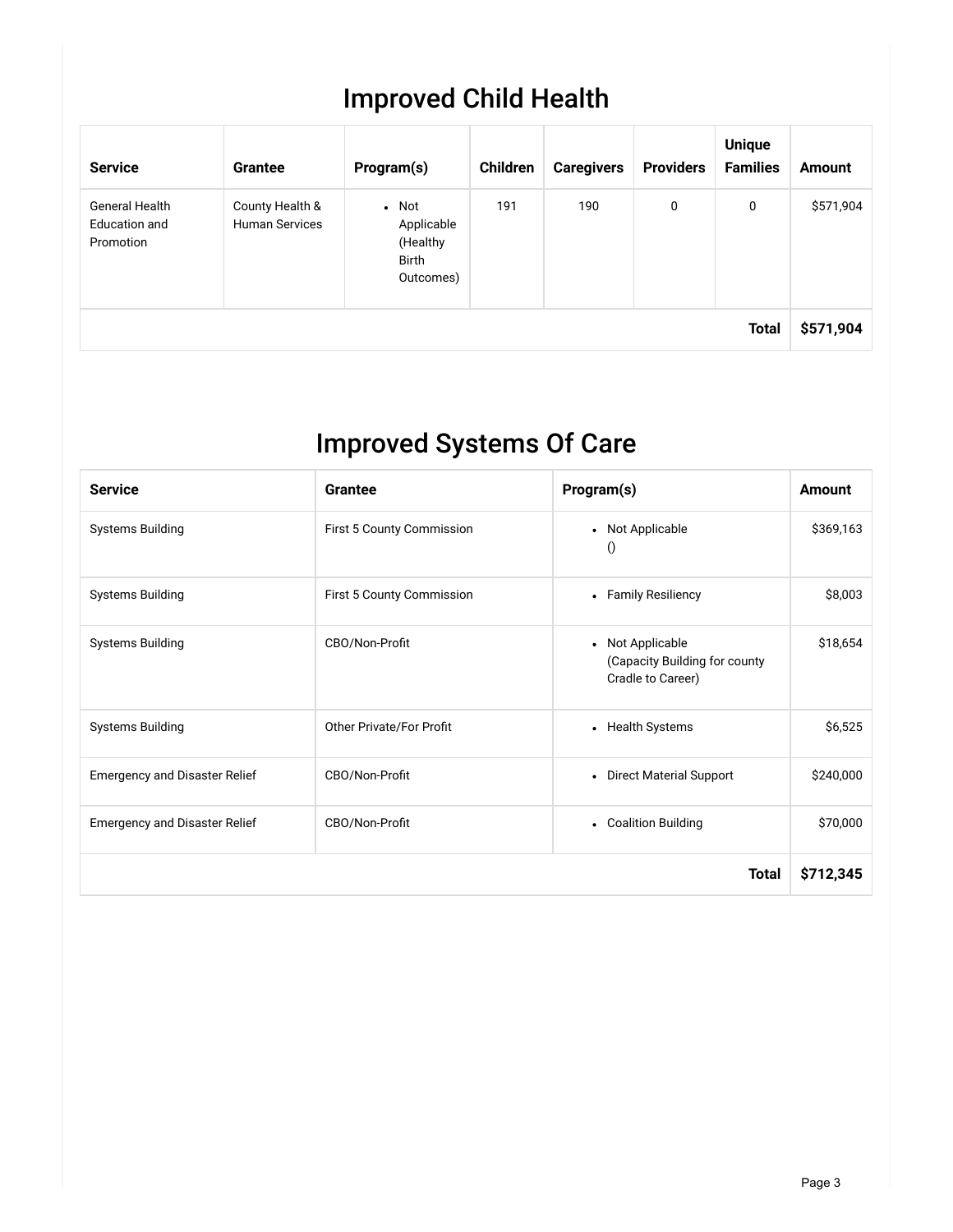# Expenditure Details

| Category                                              | <b>Amount</b> |
|-------------------------------------------------------|---------------|
| Program Expenditures                                  | \$3,354,296   |
| <b>Administrative Expenditures</b>                    | \$383,841     |
| <b>Evaluation Expenditures</b>                        | \$17,463      |
| <b>Total Expenditures</b>                             | \$3,755,600   |
| Excess (Deficiency) Of Revenues Over (Under) Expenses | \$1,906,113   |

## Other Financing Details

| <b>Category</b>                      | Amount |
|--------------------------------------|--------|
| Sale(s) of Capital Assets            | \$0    |
| Other                                | \$0    |
| <b>Total Other Financing Sources</b> | SO.    |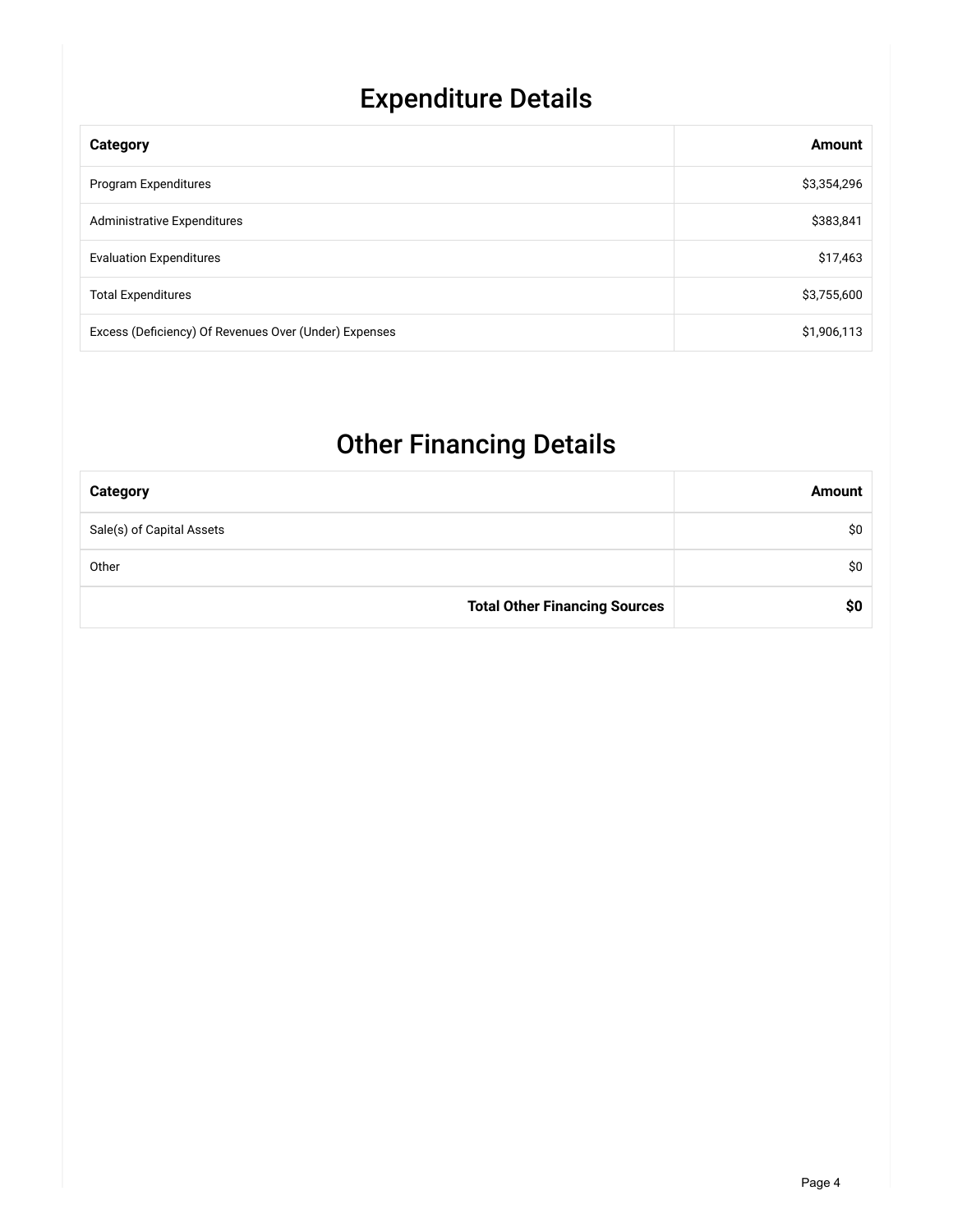## Net Change in Fund Balance

| Category                   | Amount       |
|----------------------------|--------------|
| Fund Balance - Beginning   | \$8,155,639  |
| Fund Balance - Ending      | \$10,061,752 |
| Net Change In Fund Balance | \$1,906,113  |

## Fiscal Year Fund Balance

| <b>Category</b>           | <b>Amount</b> |
|---------------------------|---------------|
| Nonspendable              | \$0           |
| Restricted                | \$0           |
| Committed                 | \$3,048,969   |
| Assigned                  | \$7,012,783   |
| Unassigned                | \$0           |
| <b>Total Fund Balance</b> | \$10,061,752  |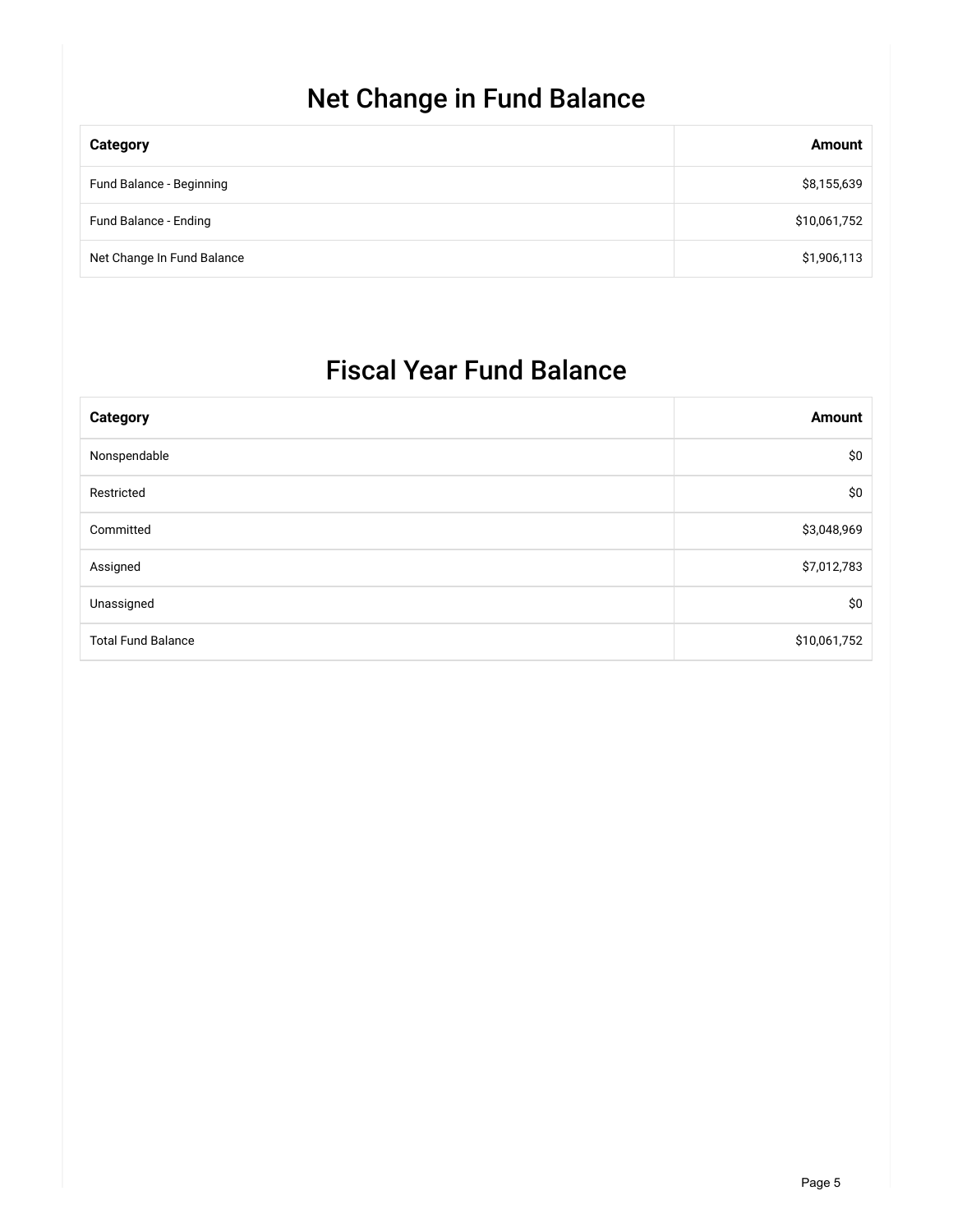## Expenditure Note

No data entered for this section as of 10/19/2021 8:08:54 AM.

#### Small Population County Funding Augmentation Expenditure **Detail**

| <b>Category</b>                                                                      | <b>Amount</b> | <b>Comment</b> |
|--------------------------------------------------------------------------------------|---------------|----------------|
| Program: Evidence-Based                                                              | \$0           |                |
| Program: Evidence-Informed                                                           | \$0           |                |
| Program: Other Funded                                                                | \$0           |                |
| Program: Professional Development, Training and Technical Assistance                 | \$0           |                |
| Administration                                                                       | \$0           |                |
| Evaluation                                                                           | \$0           |                |
| Other (Please Explain)                                                               | \$0           |                |
| <b>Total</b>                                                                         | \$0           |                |
| If unspent funds occurred during the FY, please list amount and provide explanation. | \$0           |                |
|                                                                                      |               |                |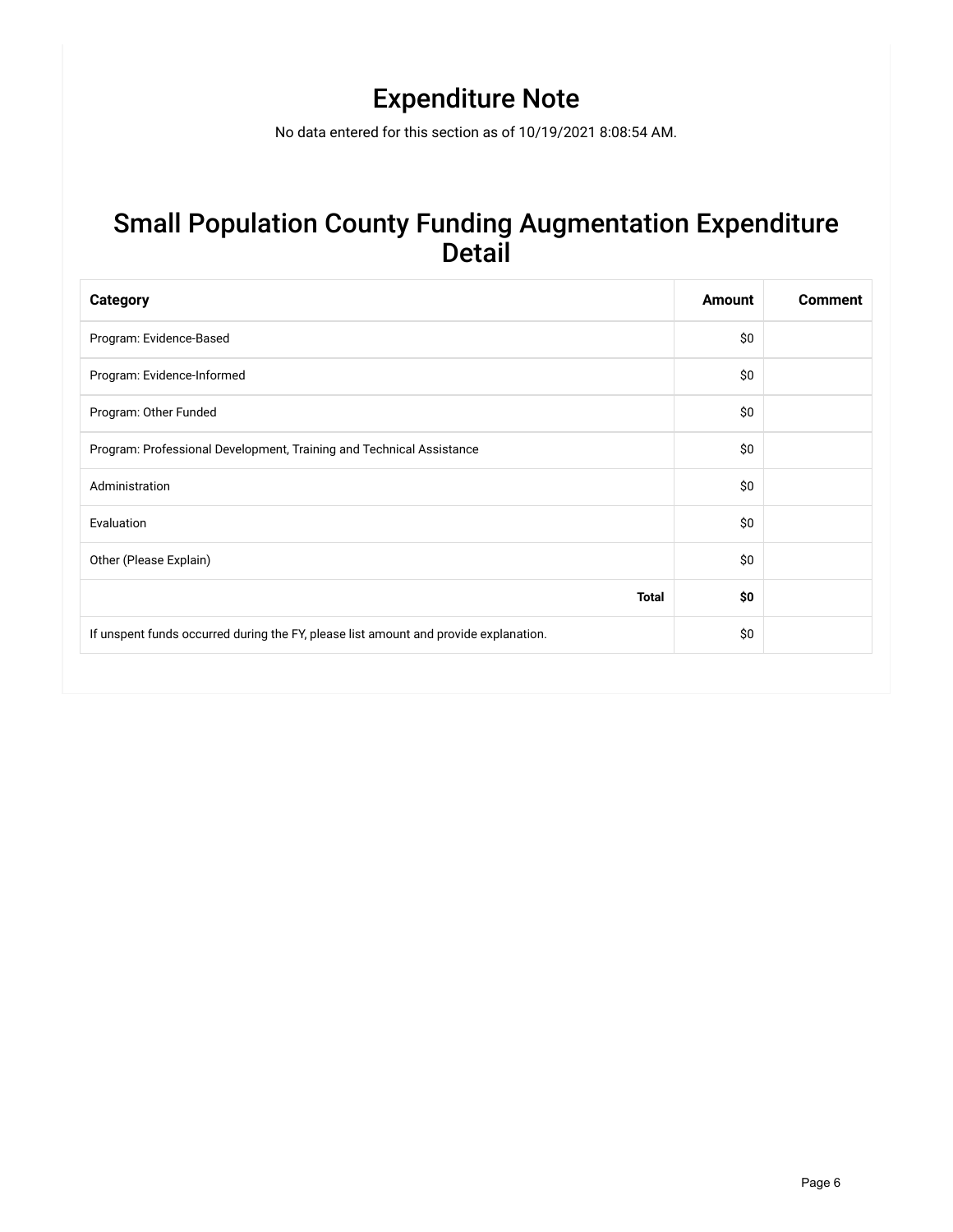

## Annual Report AR-2

Stanislaus Demographic Worksheet

July 1, 2020 - June 30, 2021

## Population Served

| <b>Category</b>                                 | <b>Number</b> |
|-------------------------------------------------|---------------|
| Children Less than 3 Years Old                  | 3,387         |
| Children from 3rd to 6th Birthday               | 4,159         |
| Children - Ages Unknown (birth to 6th Birthday) | 141           |
| <b>Primary Caregivers</b>                       | 11,394        |
| Providers                                       | 353           |
| <b>Total Population Served</b>                  | 19,434        |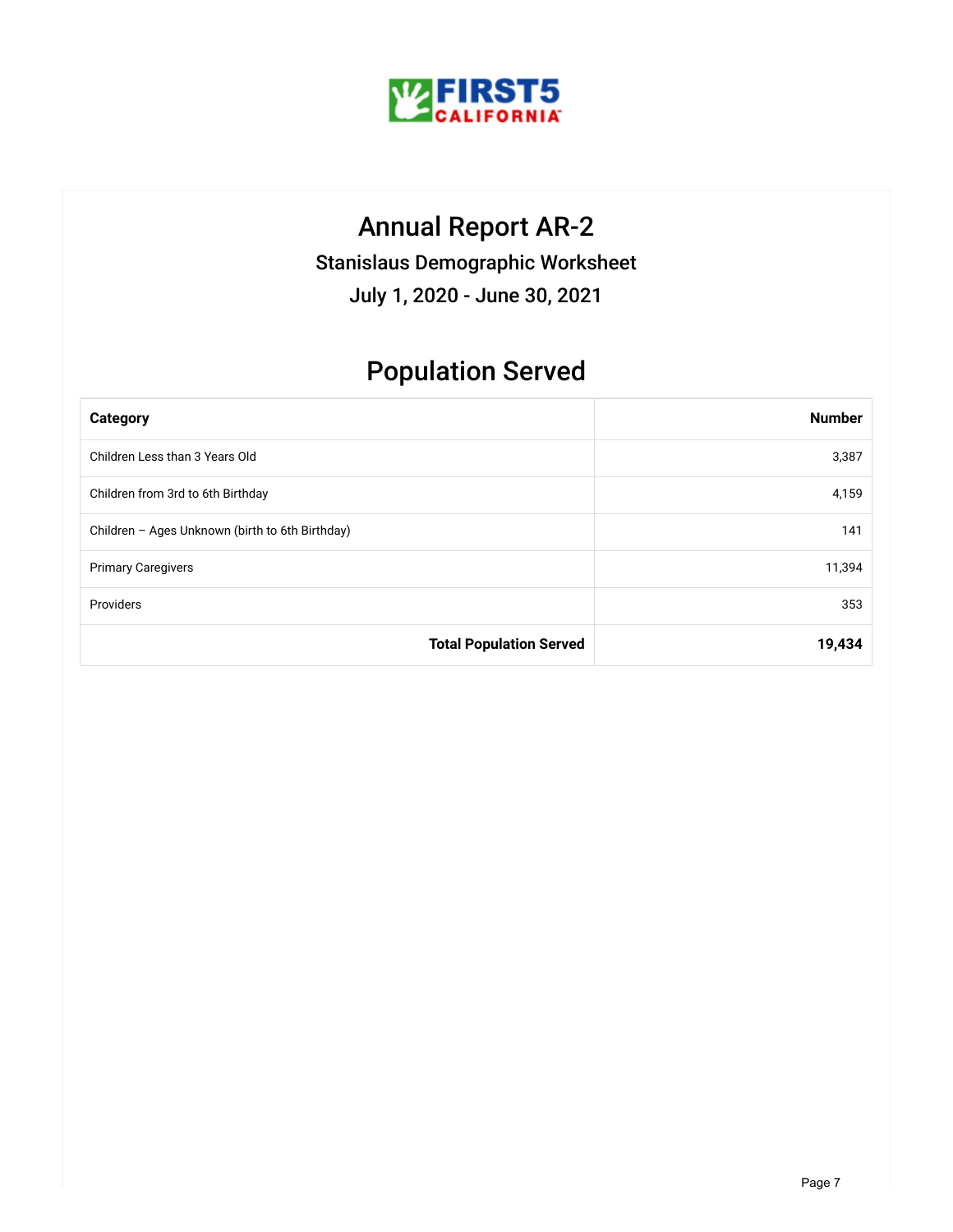## Primary Languages Spoken in the Home

| <b>Category</b>                                     | <b>Number of</b><br>Children | <b>Number of Primary Caregivers</b> |
|-----------------------------------------------------|------------------------------|-------------------------------------|
| English                                             | 4,900                        | 6,999                               |
| Spanish                                             | 2,455                        | 3,435                               |
| Korean                                              | $\overline{2}$               | $\mathbf 0$                         |
| Mandarin                                            | 88                           | $\mathbf 0$                         |
| Vietnamese                                          | 0                            | $\overline{4}$                      |
| Unknown                                             | 52                           | 128                                 |
| Other - Specify with text box<br>Hmong, Farsi, etc. | 190                          | 828                                 |
| <b>Totals</b>                                       | 7,687                        | 11,394                              |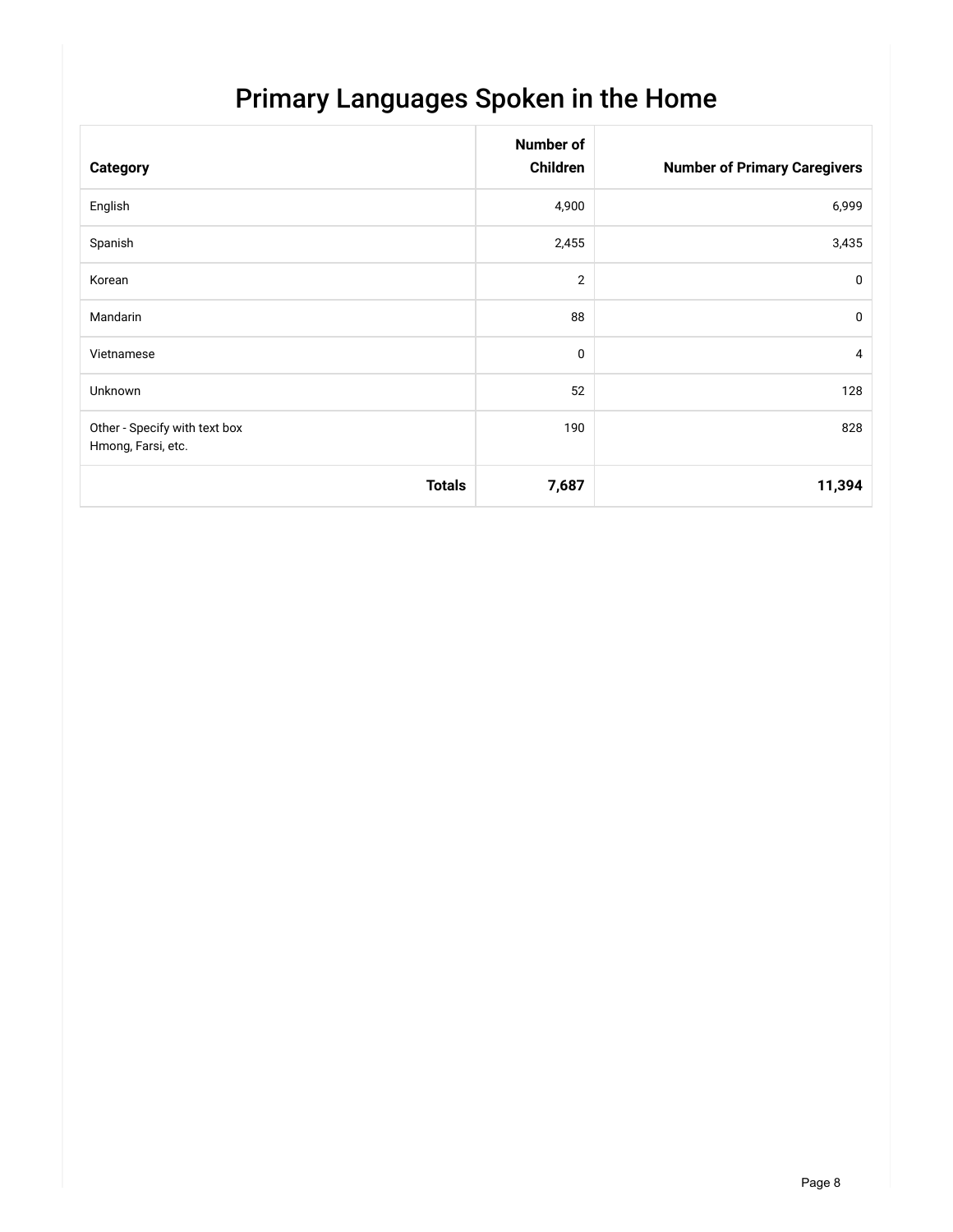# Race/Ethnicity of Population Served

| Category                                  | <b>Number of</b><br>Children | <b>Number of Primary Caregivers</b> |
|-------------------------------------------|------------------------------|-------------------------------------|
| Alaska Native/American Indian             | 34                           | 33                                  |
| Asian                                     | 289                          | 886                                 |
| Black/African-American                    | 292                          | 364                                 |
| Hispanic/Latino                           | 4,872                        | 6,503                               |
| Native Hawaiian or Other Pacific Islander | 42                           | 50                                  |
| Two or more races                         | 153                          | 156                                 |
| White                                     | 1,423                        | 1,961                               |
| Other - Specify with text box             | 233                          | 295                                 |
| Unknown                                   | 349                          | 1,146                               |
| <b>Totals</b>                             | 7,687                        | 11,394                              |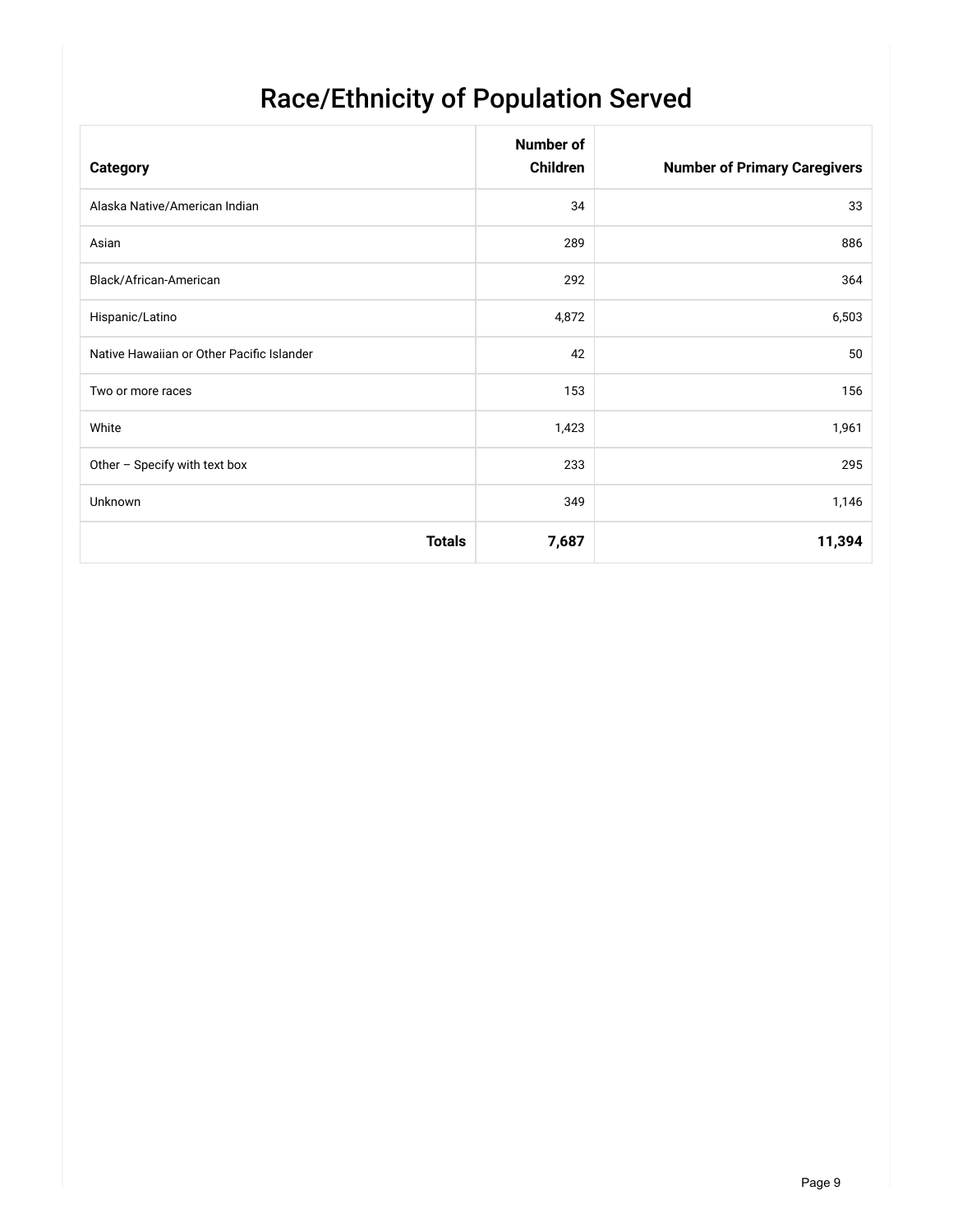## Duplication Assessment

| <b>Category</b>                      | <b>Data</b> |
|--------------------------------------|-------------|
| Degree of Duplication                | 10%         |
| Confidence in Data                   | Not sure    |
| <b>Additional Details (Optional)</b> |             |
|                                      |             |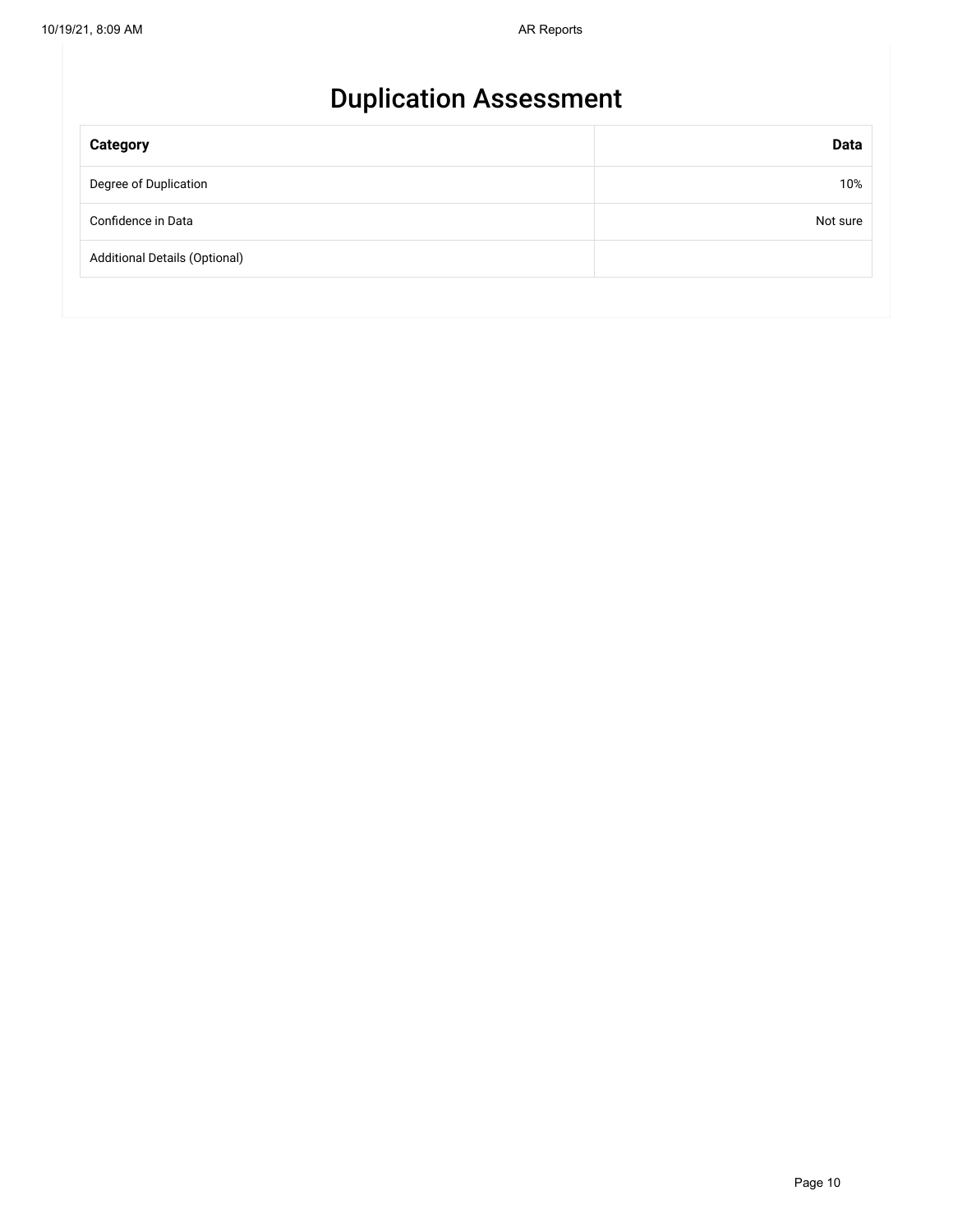

### Annual Report AR-3

#### Stanislaus County Evaluation Summary and Highlights

July 1, 2020 - June 30, 2021

### County Evaluation Summary

#### Evaluation Activities Completed, Findings, and Policy Impact

First 5 Stanislaus views evaluation as both a process and a tool. The process of evaluation is fluid and occurs throughout the fiscal year, encompassing multiple methods and activities. As a tool, the evaluation informs stakeholders and assists in future funding or scope of work revisions. The primary focus of the evaluation is promoting a learning environment. Learning occurs when the following types of evaluation information are shared: effective and ineffective practices; impacts on children, families, and communities; costs and benefits of programs; and the contributions of programs towards achieving population results expressed in the First 5 Stanislaus Strategic Plan. The Strategic Plan is the foundation of any given fiscal year's evaluation cycle, as it communicates First 5 Stanislaus' goals, objectives, and strategies. The evaluation activities begin as each funded program addresses the Strategic Plan through its activities and planned outcomes, which are identified in the Scope of Work (SOW) that is developed at the start of the fiscal year. The SOW becomes the basis for each program's SCOARRS (Stanislaus County Outcomes and Results Reporting Scorecard), which is designed to document services performed, resources used, data collected, and outcomes expected. Both documents are constructed jointly between First 5 Stanislaus staff and program staff, and each draws on the unique capacity of the programs to contribute to First 5's goals and objectives. Both documents serve as blueprints that enable programs and First 5 to mutually understand how resources will turn into results. Quantitative and qualitative data are collected through each individual program's SCOARRS, which provides a structured framework for tracking and reporting data and outcomes. SCOARRS are submitted quarterly by all programs and contribute to the effective monitoring of each program on a quarterly basis. SCOARRS data also supply programs with information to learn what is working well and what improvements can be made throughout the fiscal year and allows programs to explain and/or revise practices. First 5 Stanislaus and programs continuously evaluate program services throughout the annual evaluation cycle, using both qualitative and quantitative methods of collecting, analyzing, and reporting data. A variety of tools provide the programs and First 5 with program data, including the following: pre/post tests, customer/employee satisfaction surveys, observations, intake forms, and screenings. Programs capture output and outcome data through SCOARRS and demographic information through a Demographic Data Collection Tool. First 5 staff then reviews all the information and reports submitted, along with budgets, invoices, and site visit summaries to evaluate individual program effectiveness, as well as overall aggregate progress toward First 5 Stanislaus goals and objectives. Efforts to evaluate leveraging and collaboration efforts continue through data collected by individual programs' annual reports. During the 2020-2021 fiscal year First 5 staff evaluated programs funded in the 2019-2020 fiscal year and the result were published in the 2019-2020 Annual Program Evaluation report which is available on First 5 Stanislaus website (http://first5stan.org/all\_reports.shtm). The evaluation results are one of multiple tools that was used by First 5 to make program funding decisions for the 2021-2022 fiscal year.